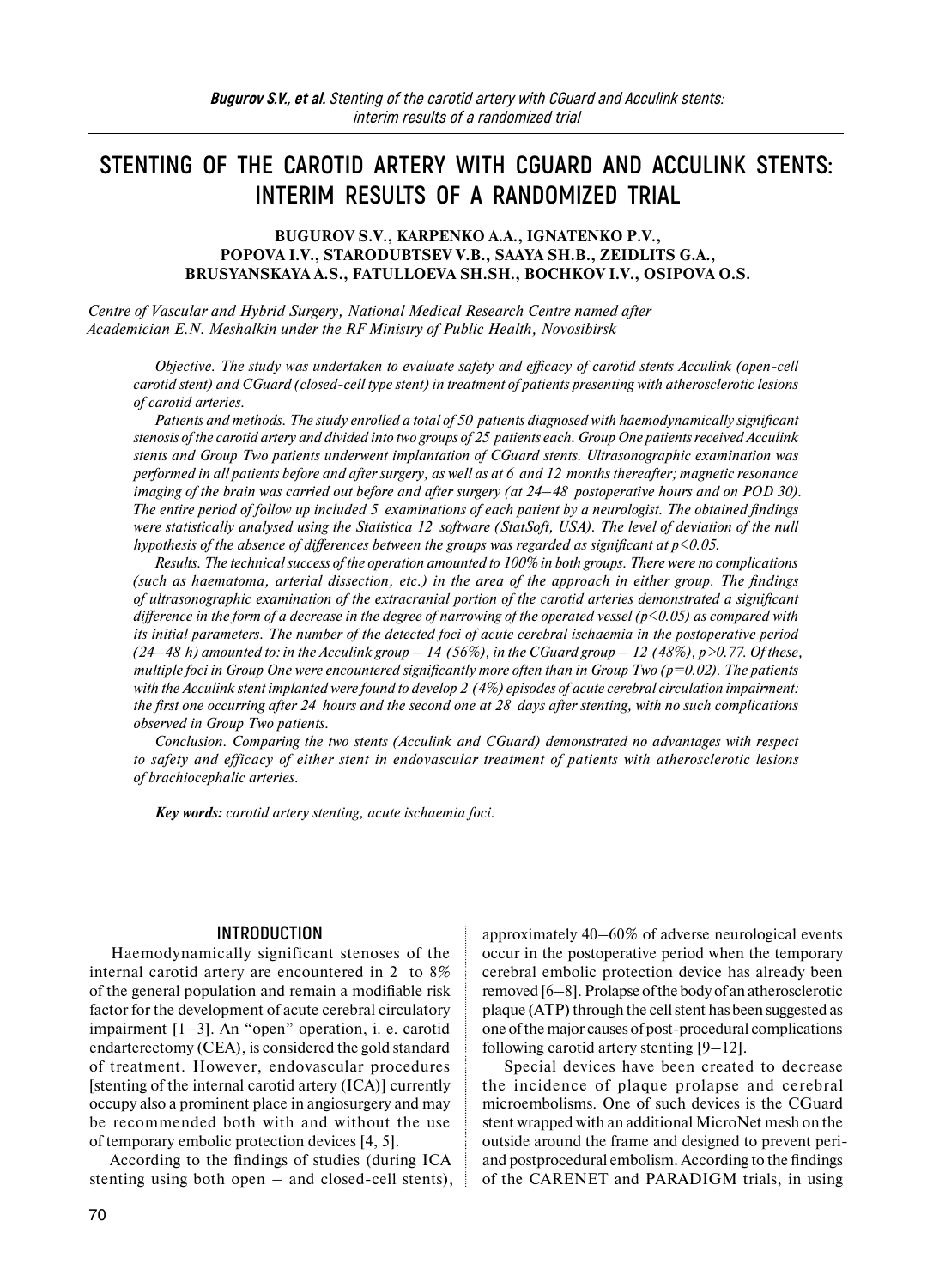

Fig. Schematic presentation of the study design. NIHSS (National Institutes of Health Stroke Scale); Rankin Scale (scale to assess functional outcomes in patients with endured stroke)

the CGuard stent the incidence of adverse cardiac or neurological events at 30 days of postoperative follow up equalled zero, thus suggesting its safety, with the results of diffusion-weighted magnetic resonance imaging (DW-MRI) of the brain demonstrating high efficacy of this device in terms of decreased incidence of new acute cerebral ischaemic lesions [13, 14].

Taking into consideration the absence ofrandomized studies aimed at comparing last-generation stents with open and closed cells, we formulated a hypothesis of the presented analysis: the CGuard stent should decrease the number of procedural and postprocedural foci of cerebral acute ischaemia according to the data of magnetic resonance imaging versus a comparison stent.

## **PATIENTS AND METHODS**

The study was carried out as a prospective singlecentre randomized trial (Figure). With due regard forthe literature data and calculation of the power of the study we plan to include a total of 100 patients with haemodynamically significant ICA stenosis. The study was approved by the Local Ethics Committee of the NMRC named after E.N. Meshalkin under the RF Public Health Ministry (protocol № 7 dated May 26, 2017), as well as registered at ClinicalTrials.gov as NCT03488199. All documents are kept in accordance

with the Good Clinical Practice standard. Inclusion criteria were as follows: internal carotid artery (ICA) stenosis of more than 80% in an asymptomatic patient and ICA stenosis over 50% in a symptomatic patient. More detailed information concerning the inclusion criteria is available at the ClinicalTrial. gov Web site. Currently, our study has enrolled a total of 50 patients randomized into two groups in a 1:1 ratio. The groups were balanced by age, gender, and accompanying pathology (Table 1). Group One patients underwent stenting of the internal carotid artery using the CGuard stent, with Group Two patients receiving the Acculink stent.

The primary endpoint of the study: incidence of acute cerebral ischaemia foci according to MRI findings at 24–48 hours and on POD 30. Secondary endpoints of the

study: a) technical success of the intervention; b) periprocedural and 30-day minor stroke and transitory ischaemic attack; c) periprocedural or 30-day major adverse events.

The procedure of "carotid artery stenting" was performed in all patients according to the standard technique, medicamentous therapy prior to surgery and in the postoperative period did not differ between the groups and complied with the guidelines on managing patients presenting with brachiocephalic artery disease [15].

#### **STATISTICAL DATA ANALYSIS**

The data were accumulated and primarily sorted using the Microsoft Excel 2010 software programme. The obtained results were processed using the software package for statistical analysis "Statistica 13" (StatSoft Inc., USA). The quantitative data were expressed as the median (25th; 75th percentile), with the fractions expressed in percent. The normal distribution of the quantitative data was checked by means of the Shapiro– Wilk test. The normally distributed quantitative data were presented as the mean  $\pm$  standard deviation, abnormally distributed data were presented as the median with the 5 and 95% quantiles. The statistical significance of differences between the groups was determined with the help of the Mann–Whitney U test for quantitative data and with the help of the Fisher's exact test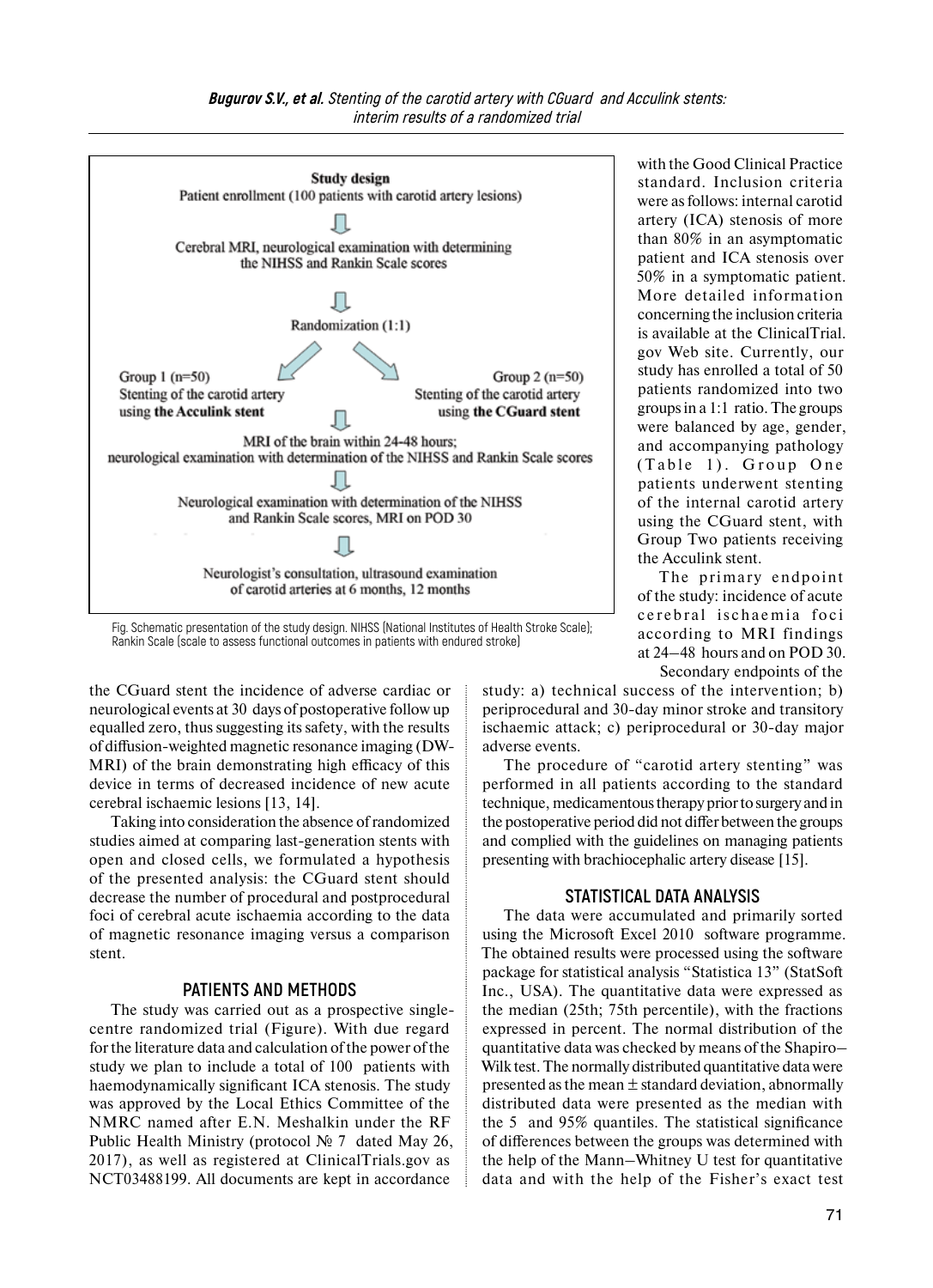| <b>Baseline characteristics of patient groups</b> |                                                                 |           |                          |            | Table 1                |            |      |  |
|---------------------------------------------------|-----------------------------------------------------------------|-----------|--------------------------|------------|------------------------|------------|------|--|
| Variable<br>age                                   |                                                                 |           | Group 1<br>Acculink n=25 |            | Group 2<br>CGuard n=25 |            | p    |  |
|                                                   |                                                                 |           |                          | 66 (64;69) |                        | 66 (63;72) | 0.66 |  |
| Gender                                            | male                                                            |           |                          | 19 (76%)   | 16 (64%)               |            | 0.53 |  |
|                                                   | female                                                          |           | 6.                       | [24%]      | 9                      | [36%]      |      |  |
| Accompanying                                      | ischaemic heart disease                                         |           | $15^{\circ}$             | [60%]      | 19                     | [76%]      | 0.36 |  |
| pathology<br>and risk                             | chronic cardiac insufficiency                                   |           | 22                       | [88%]      | 22                     | [88%]      | 1    |  |
| factors                                           | diabetes mellitus                                               |           |                          | 5 (20%)    | 3                      | [12%]      | 0.70 |  |
|                                                   | percutaneous transluminal<br>angioplasty of coronary arteries   |           |                          | 8[32%]     |                        | 14 (56%)   | 0.15 |  |
|                                                   | percutaneous transluminal<br>angioplasty of lower-limb arteries |           |                          | $5(20\%)$  |                        | 3(12%)     | 0.70 |  |
|                                                   | aortofemoral bypass grafting                                    |           |                          | 1(4%)      |                        | 1(4%)      | 1.00 |  |
|                                                   | coronary artery bypass grafting                                 |           |                          | 1(4%)      |                        | 4 (16%)    | 0.38 |  |
|                                                   | hypertensive disease                                            |           |                          | 24 (96%)   |                        | 24 (96%)   | 1    |  |
|                                                   | Smoking                                                         |           |                          | 7[28%]     |                        | 10 (40%)   | 0.55 |  |
|                                                   | hypercholesterolaemia                                           |           |                          | 4 (16%)    |                        | 1(4%)      | 0.38 |  |
|                                                   | asymptomatic patients                                           |           |                          | 20 (80%)   |                        | 15 (60%)   | 0.21 |  |
|                                                   | symptomatic patients                                            |           |                          | 5 (20%)    |                        | 10 (40%)   | 0.21 |  |
|                                                   | acute impairment of cerebral<br>circulation                     |           |                          | 3 (12%)    |                        | 7 (28%)    | 0.28 |  |
|                                                   | transitory ischaemic attack                                     |           |                          | $2(8\%)$   |                        | 3 (12%)    | 0.67 |  |
|                                                   | neurological deficit (paresis,<br>paralysis)                    |           |                          | 2[8%]      |                        | 3(12%)     | 0.67 |  |
| Peculiarities<br>of carotid<br>artery lesion      | stenosis degree                                                 |           |                          | 75 (70;79) | 75                     | [70;81]    | 0.89 |  |
|                                                   | side of lesion                                                  | right ICA |                          | 13 (52%)   | 15                     | [60%]      | 0.77 |  |
|                                                   |                                                                 | left ICA  |                          | 12 (48%)   | 10 <sup>°</sup>        | [40%]      | 0.77 |  |
|                                                   | contralateral carotid artery lesion                             |           |                          | $3[12\%]$  |                        | 10 (40%)   | 0.05 |  |
|                                                   | previous interventions on the<br>contralateral carotid artery   |           |                          | 4[16%]     |                        | $2(8\%)$   | 0,40 |  |

**Bugurov S.V., et al. Stenting of the carotid artery with CGuard and Acculink stents: interim results of a randomized trial**

for qualitative data. Intergroup analysis of dependent quantitative data was performed using the Wilcoxon signed-rank test and that of qualitative data by means of the McNemar's test. Differences were regarded as statistically significant if  $p<0.05$ .

#### **RESULTS**

The success rate of surgical intervention amounted to 100% in both groups, with no complications (haematoma, arterial dissection, etc.) in the area of access revealed. However, mention should be made of an intraoperatively encountered significant technical peculiarity related to poor flexibility of the construction in the form of difficulty in delivering the open-cell stent (CGuard) to the stenosis zone.

The findings of ultrasonographic examination of brachiocephalic arteries demonstrated a significant difference in blood flow velocity before and after surgery in each group, thus also confirming success of the procedure (Table 2).

The findings of MRI at baseline revealed no foci of acute cerebral ischaemia. However, discirculatorypattern foci corresponding to the age-related changes and/or a history of AICC were determined in one third of the patients.

Two (8%) symptomatic patients in the Acculink group were found to have neurological deficit (paresis/ paralysis) prior to surgery, with 3 (12%) patients diagnosed as having this pathology in the CGuard group ( $p \ge 0.05$ ).

During 30 days 48 (96%) patients demonstrated no alterations in the neurological status (as assessed by the NIHSS and Rankin Scale). Two (4%) Group One patients were found to have cerebral ischaemic stroke (reliably insignificant). One initially asymptomatic patient 24 hours after stenting of the coronary artery developed signs of mild neurological deficit in the ipsilateral basin, with a score of 1 by the NIHSS and Rankin Scale. The findings of the control ultrasonographic examination

demonstrated the stented carotid artery free from restenosis and haemodynamically significant stenosis. After 12-day restorative treatment the patient was discharged in a satisfactory condition. In the second case -AICC also occurred in an initially asymptomatic patient, however after 28 postoperative days. At examination, neurological deficit scored 4 points by the NIHSS and 1 point by the Rankin Scale. The stent in the carotid artery by the ultrasonographic examination was free from haemodynamically significant changes.

In the analysed groups there were no significant differences in the incidence and total volume of brain

| <i>Table 2</i><br>Blood flow velocity by the findings<br>of ultrasonographic diagnosis |                             |                               |      |  |  |  |
|----------------------------------------------------------------------------------------|-----------------------------|-------------------------------|------|--|--|--|
| Period of study                                                                        | CGuard group,<br>n=25 (m/s) | Acculink group,<br>n=25 (m/s) |      |  |  |  |
| Before surgery                                                                         | 2.15 (1.6;3.92)             | 2.20 [1.73;3.00]              | 0.86 |  |  |  |
| After surgery                                                                          | $0.76$ $(0.61;0.83)$        | $0.72$ $(0.6;0.9)$            | በ 72 |  |  |  |
|                                                                                        | <በ በ5                       | <በ በ5                         |      |  |  |  |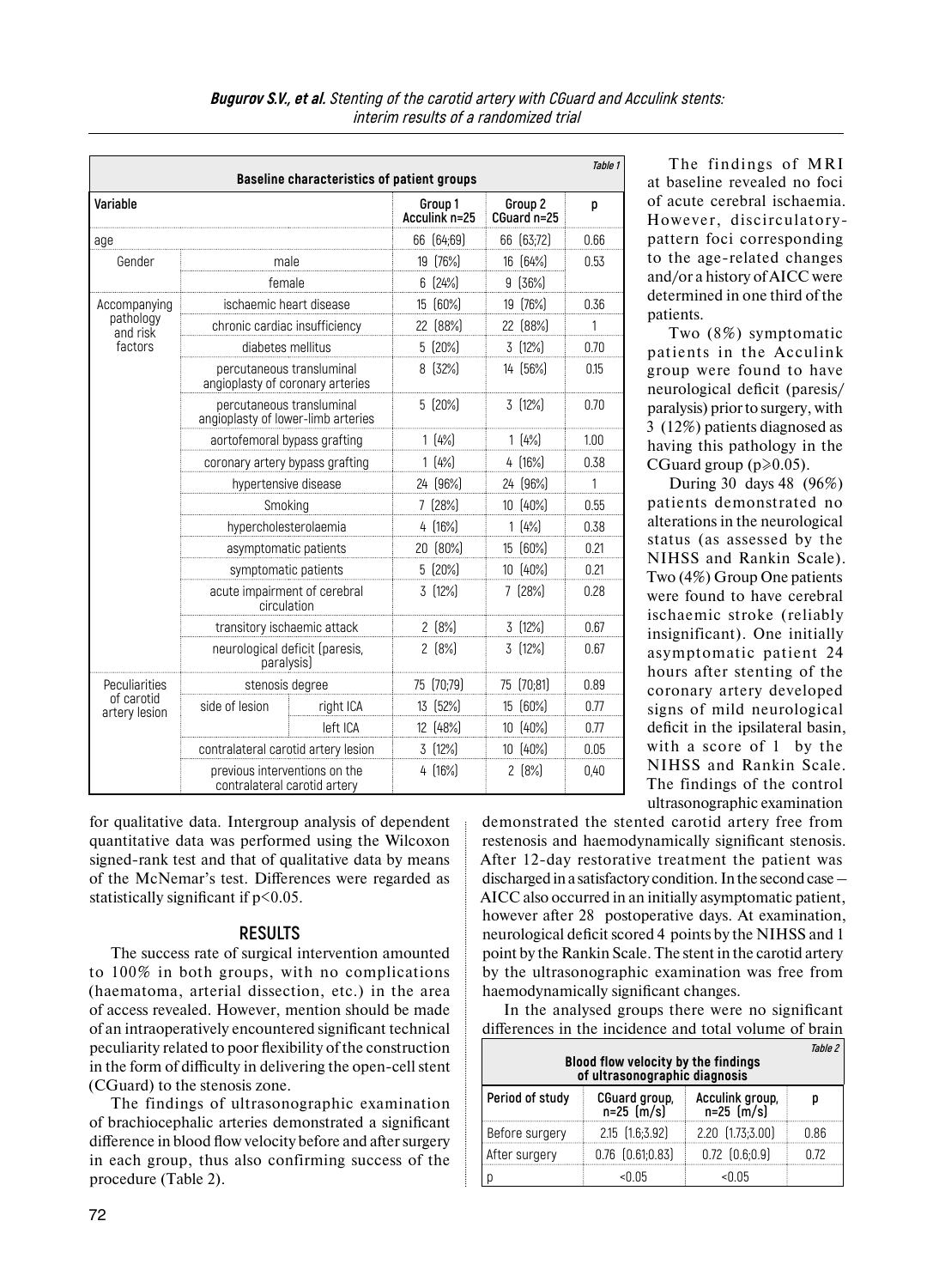| Variable<br>major adverse cardiovascular events<br>(MACE)<br>acute impairment of cerebral circulation |                             |  | Group 1<br>Acculink, n=25 CGuard, n=25 | Group <sub>2</sub> | p    |  |
|-------------------------------------------------------------------------------------------------------|-----------------------------|--|----------------------------------------|--------------------|------|--|
|                                                                                                       |                             |  |                                        |                    |      |  |
|                                                                                                       |                             |  | $2(8\%)$                               | Ω                  | 0.48 |  |
|                                                                                                       |                             |  | 1(4%)                                  |                    |      |  |
| myocardial infarction                                                                                 |                             |  | 1(4%)                                  |                    | 1    |  |
| Ischaemic foci<br>in patients                                                                         | in asymptomatic<br>patients |  | 10 (50%)                               | 7(47%)             | 0.55 |  |
|                                                                                                       | in symptomatic<br>patients  |  | 4 [80%]                                | $5 \, 50\%$        | 1    |  |
| total number of cerebral ischaemia foci                                                               |                             |  | 14 (56%)                               | 12 (48%)           | 0.77 |  |
| Characteristics                                                                                       | singular                    |  | 4 (17%)                                | 8[32%]             | 0.32 |  |
| of the foci                                                                                           | multiple                    |  | 10 (44%)                               | 4 (16%)            | 0.02 |  |
| total volume of cerebral ischaemia foci<br>[mm]                                                       |                             |  | 5(3.4;7)                               | 4[3;6.5]           | 0.26 |  |
| Ischaemic foci size                                                                                   | no foci                     |  | 11 [44%]                               | 13 (52%)           | 0.77 |  |
|                                                                                                       | less than 3 mm              |  | 4 [16%]                                | 6[24%]             | 0.72 |  |
|                                                                                                       | 3 mm and more               |  | 10 (40%)                               | 6[24%]             | 0.36 |  |
| Foci localization:                                                                                    | ipsilateral                 |  | 10 (40%)                               | 10 (40%)           | 1    |  |
|                                                                                                       | contralateral               |  | Ŋ                                      | Ŋ                  | 1    |  |
|                                                                                                       | bilateral                   |  | 4[16%]                                 | $2(8\%)$           | 0.66 |  |
| <b>NIH Stroke Scale</b>                                                                               | before                      |  | 0(0;0)                                 | 0(0;0)             |      |  |
| score                                                                                                 | after                       |  | 0(0;0)                                 | 0(0;0)             |      |  |
| Rankin Scale score                                                                                    | before                      |  | 0(0;0)                                 | 0(0;0)             |      |  |
|                                                                                                       | after                       |  | 0(0;0)                                 | 0(0;0)             |      |  |

**dial infarction, and patient's death).** 

lesions by the MRI findings 24–48 hours after surgical intervention. However, in the CGuard group there was a tendency towards detecting singular and smallersize local foci as compared with the Acculink group patients. Mention should also be made that the location of ischaemic portions was identical in both groups (Table 3).

In the CGuard group, all detected foci of acute ischaemia at the in-hospital stage diminished by day 30 of follow up, with no new portions of lesion revealed. In the Acculink group, new foci of acute symptom-free ischaemia were detected in two cases. In one patient zones of lesion were revealed on control MRI by day 30 of follow up; the second patient besides the foci revealed 24 hours after surgery developed additional portions of acute cerebral ischaemia by POD 30 (Table 4).

## **DISCUSSION**

The purpose of the present study was to compare the incidence of subclinical embolism of the brain depending on the stent type (open-cell vs. closecell type) implanted into the carotid artery during endovascular treatment of patients.

The obtained findings demonstrated that the number of MRT-detected cerebral embolisms after stenting ofICA with Acculink and CGuard was similar. Therefore, there is no superiority of the design of the opencell stent versus the closed-cell stent with respect to cerebral embolization. Besides, technical drawbacks of the closed-cell stent, complicating the course of the operation were shown within the time frame of the study.

Currently available on the market are two brands of "double-layer" stents: Roadsaver, Terumo/Casper, Microvention and CGuard, InspireMD. Apart from the differences in the nitinol frame design (braided closed cell in RoadSaver/Casper and open cell in CGuard) the two double-layered carotid stent systems have other important design differences. These include the position of the mesh in relation to the nitinol frame (outside the frame for the CGuard EPS and inside in the case of the RoadSaver/ Casper) and the mesh material (braided nitinol in RoadSaver/Casper and PET singlefibre knitted MicroNET in CGuard) [16–23].

There are some articles reporting efficacy of the RoadSaver and Casper stents [17–23]. However, it should be mentioned that the RoadSaver stent (Terumo, Tokyo, Japan) is branded as Casper (Terumo, Saint-Germain-en-Laye, France), hence these stents are identical and the articles presented

hereinafter should be regarded as the results of using one stent under various trade names.

In their article, Machnic R. reported a retrospective assessment of 30-day safety and efficacy of a total of 41 procedures of internal and common carotid artery stenting procedures using the RoadSaver double nitinol layer micromesh in 40 non-consecutive patients with symptomatic or high-risk carotid artery stenosis. Proximal ( $n=27$ ) or distal ( $n=14$ ) embolic neuroprotection was used. The Roadsaver stents were implanted successfully in all cases. One minor stroke occurred after common carotid artery intubation with a guiding catheter (before stent deployment) and one transient postprocedural ischemic attack (TIA) of the ipsilateral cerebral hemisphere was observed. No other clinical complications were observed. Based on the above-mentioned findings, the researchers came to a conclusion that carotid artery stenting using the dual-layer RoadSaver nitinol stent was safe and effective [16]. Broussalis Е. described their experience in treating a total of 110 patients with severe carotid artery stenosis (median degree of stenosis 80%, median length of stenosis 10 mm)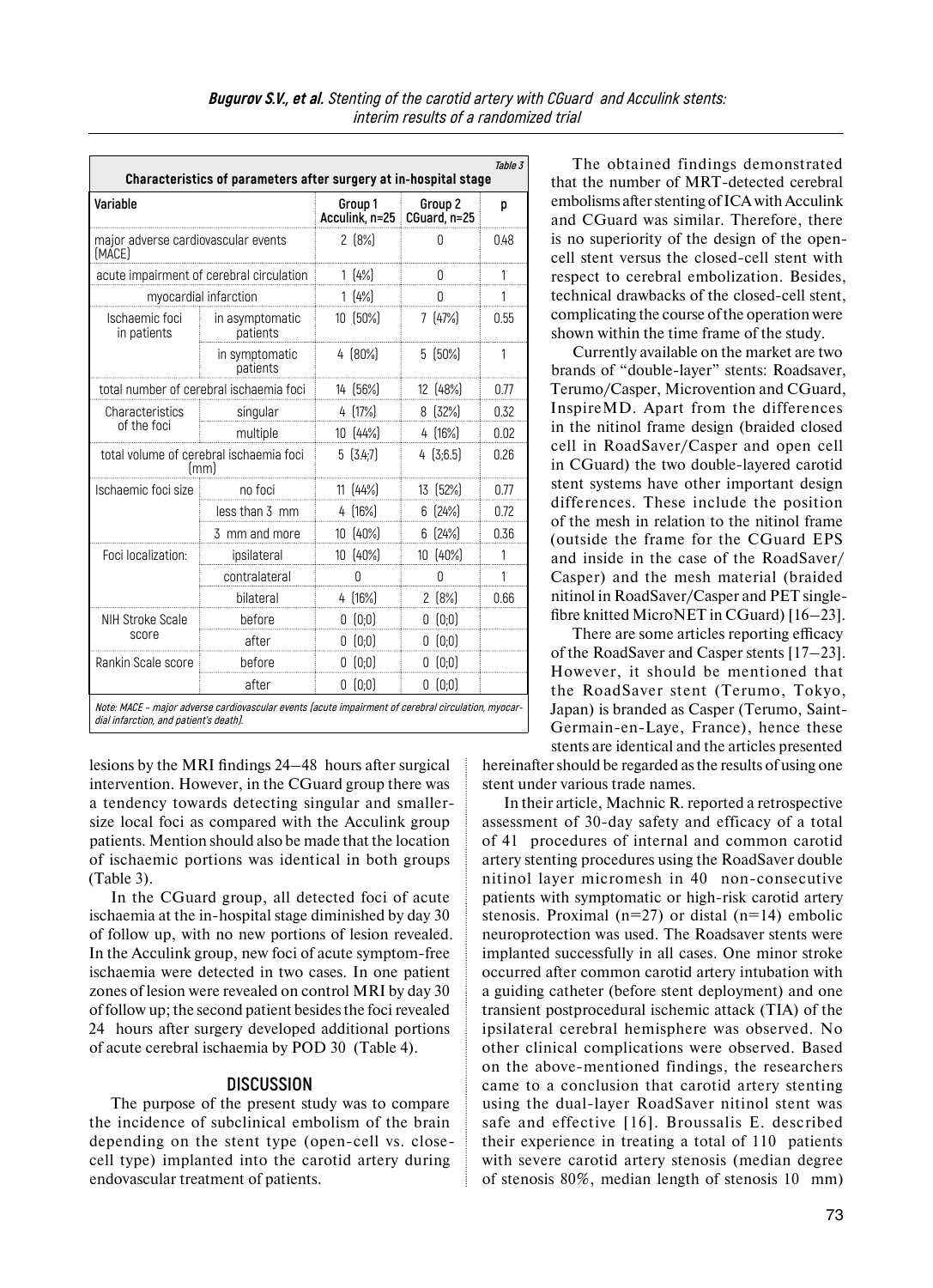| Table 4<br>30-day period of follow up                        |                |                                          |                      |      |  |  |
|--------------------------------------------------------------|----------------|------------------------------------------|----------------------|------|--|--|
| Variable                                                     |                | Group 1<br>Acculink, n=25   CGuard, n=25 | Group 2              | p    |  |  |
| major adverse cardiovascular events<br>(MACE)                |                | Λ                                        | 1(4%)                | 1    |  |  |
| acute impairment of cerebral circulation                     |                | O                                        | 1(4%)                |      |  |  |
| myocardial infarction                                        | Ŋ              | n                                        |                      |      |  |  |
| total number of cerebral ischaemia foci                      | $2(8\%)$       | Ω                                        | 0.48                 |      |  |  |
| total volume of cerebral ischaemia foci<br>lmml              |                | 0(0;0)                                   | $6.5$ $(3,10)$       | 0.63 |  |  |
| Characteristics of the<br>foci                               | singular       |                                          | 1(4%)                |      |  |  |
|                                                              | multiple       |                                          | 1(4%)                |      |  |  |
| Ischaemic foci size                                          | less than 3 mm |                                          | 1(4%)                |      |  |  |
|                                                              | 3 mm and more  | N                                        | 1(4%)                |      |  |  |
| Foci localization:                                           | ipsilateral    | N                                        | 1(4%)                |      |  |  |
|                                                              | contralateral  | Ŋ                                        | 0                    |      |  |  |
|                                                              | bilateral      | 0                                        | 1(4%)                | 1    |  |  |
| NIH Stroke Scale score                                       |                | 0(0;0)                                   | 0(0;0)               | 0.71 |  |  |
| Rankin Scale score                                           |                | 0(0;0)                                   | 0(0;0)               |      |  |  |
| blood flow velocity [m/s]<br>at ultrasonographic examination |                | $0.61$ $(0.54;0.71)$                     | 0.68<br>[0.56; 0.84] | 017  |  |  |

with the help of implantation of the Casper stent. Postprocedurally, 7.3% (8/110) of patients were found to have ischemic DW-MRI lesions. They were all "silent foci of acute cerebral ischaemia", i. e. were free from clinical manifestations [21]. The results suggesting efficacy and safety of RoadSaver/Casper stents were also reported in the article by Ruffino M.A., where the incidence of acute ischaemia foci by the findings of DWI 24 hours after stenting amounted to 30.4% [22]. In their articles Nerla R. and Orlando D. reported neither strokes nor TIAs during the in-hospital period and 30 days postoperatively [17, 23]. Considering the hereinabove studies, mention should be made of a series of limitations: the results of retrospective data, patients not in all cases were subjected to MRI before and after ICA stenting.

One of the recently introduced and acceptable devices is the double-layer stent CGuard [1, 2, 10, 13]. Its efficiency and safety were evaluated in several cohort studies. Thus, in the CARENET trial the CGuard stent was successfully implanted in 30 patients. New ipsilateral ischemic lesions at 48 h occurred in 37.0% of patients and the average lesion volume was  $0.04 \text{ cm}^3$ , thus indicating a  $\sim$ 2-fold reduction in the prevalence of any DW-MRI lesion(s) and over 10-fold reduction in mean lesion volume when CGuard EPS rather than a conventional carotid stent is used. The 30 day diffusion-weighted magnetic resonance imaging showed one new acute ischaemia lesion (0.08 cm<sup>3</sup>) and complete resolution of all but 1 periprocedural lesion [14].

We for the first time in the world made an attempt to assess two types of stents in a randomized study officially entitled the SIBERIA trial and aimed at comparing widely used in clinical practice Acculink and CGuard stents [24]. Taking into consideration that the additional mesh on the struts of the CGuard stent contains 150-µm pores, we used as a protecting device in all patients the Emboshield trap whose filter diameter is also 150 um. Based on the interim results of this trial, in both groups of stents (Acculink and CGuard) we revealed an inconsiderable number of bilateral and contralateral lesions of the brain, with the incidence of cerebral embolization being similar in both groups as determined by the findings of diffusionweighted magnetic resonance imaging.

# **CONCLUSION**

Analysing the obtained results of the randomized study of the two stents (opencell and closed-cell types) did not show advantage of either device in endovascular

treatment of patients with haemodynamically significant lesions of the internal carotid artery.

## *Conflict of interest: none declared.*

# **ЛИТЕРАТУРА/REFERENCES**

- 1. *Mazzaccaro D., Occhiuto Maria T., Righini P., et al.*  Initial experience with the inspire MD C-Guard stent in the treatment of carotid artery disease. Cardiovasc. Surg. (Torino). 2016; 57: 3: 474–478.
- 2. *Mozaffarian D., Benjamin Emelia J., Go Alan S., et al.* Heart Disease and Stroke Statistics–2016 Update: A report from the American Heart Association. Circulation. 2016; 133: 38–60.
- 3. *O'Brien M., Chandra A.* Carotid revascularization: risks and benefits. Vasc. Health. Risk. Manag. 2014; 10: 403–416.
- 4. **Kinlay S.** Fire in the hole: carotid stenting versus endarterectomy. Circulation. 2011; 123: 2522–2525.
- 5. *Brooks W., McClure Rick R., Jones Michael R., et al.*  Carotid angioplasty and stenting versus carotid endarterectomy: randomized trial in a community hospital. J. Am. Coll. Cardiol. 2001; 38: 1589–1595.
- 6. *Fairman R., Gray W.A., Scicli A.P., et al.* The CAP-TURE registry: analysis of strokes resulting from carotid artery stenting in the post approval setting: timing, location, severity, and type. Ann. Surg. 2007; 246: 551–556.
- 7. *Bosiers M., de Donato G., Deloose K., et al.* Does free cell area influence the outcome in carotid artery stent-